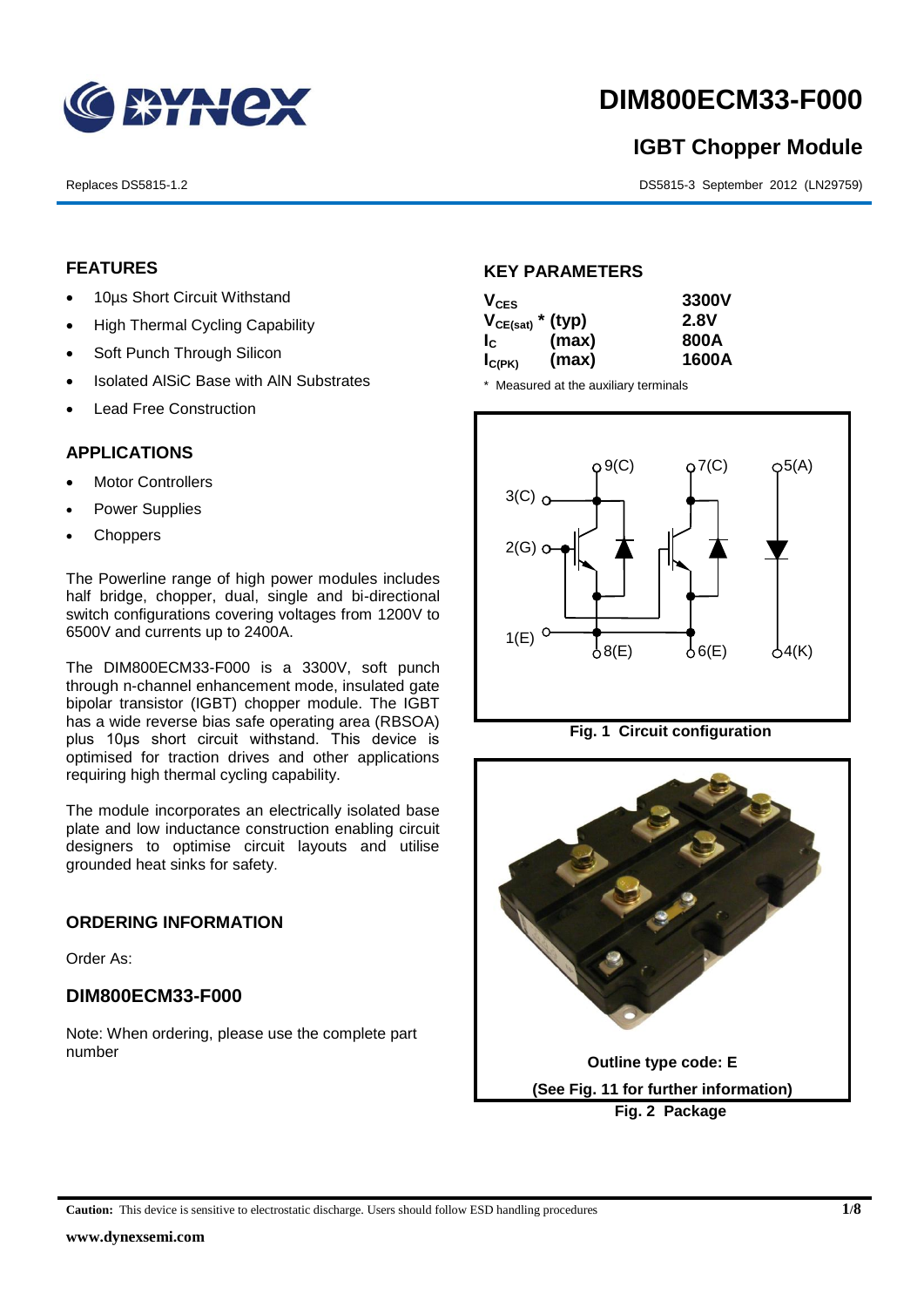# **ABSOLUTE MAXIMUM RATINGS**

Stresses above those listed under 'Absolute Maximum Ratings' may cause permanent damage to the device. In extreme conditions, as with all semiconductors, this may include potentially hazardous rupture of the package. Appropriate safety precautions should always be followed. Exposure to Absolute Maximum Ratings may affect device reliability.

## **Tcase = 25°C unless stated otherwise**

| Symbol            | <b>Test Conditions</b><br><b>Parameter</b> |                                                          | Max.  | <b>Units</b> |
|-------------------|--------------------------------------------|----------------------------------------------------------|-------|--------------|
| $V_{CES}$         | Collector-emitter voltage                  | $V_{GE} = 0V$                                            | 3300  | V            |
| $V_{\text{GES}}$  | Gate-emitter voltage                       |                                                          | ±20   | V            |
| $I_{\rm C}$       | Continuous collector current               | $T_{\text{case}} = 90^{\circ}C$                          | 800   | A            |
| $I_{C(PK)}$       | Peak collector current                     | 1ms, $T_{\text{case}} = 115^{\circ}$ C                   | 1600  | A            |
| $P_{\text{max}}$  | Max. transistor power dissipation          | $T_{\text{case}} = 25^{\circ}C$ , $T_i = 150^{\circ}C$   | 10400 | W            |
| $I^2t$            | Diode $I^2$ t value (IGBT arm)             | $V_R = 0$ , $t_p = 10$ ms, $T_i = 125$ °C                |       | $kA^2s$      |
|                   | Diode $I^2$ t value (Diode arm)            |                                                          |       | $kA^2s$      |
| $V_{\text{isol}}$ | Isolation voltage - per module             | Commoned terminals to base plate.<br>AC RMS, 1 min, 50Hz | 6000  | V            |
| $Q_{PD}$          | Partial discharge - per module             | IEC1287, $V_1 = 3500V$ , $V_2 = 2600V$ , 50Hz RMS        | 10    | pC           |

# **THERMAL AND MECHANICAL RATINGS**

| Internal insulation material:     | AIN              |
|-----------------------------------|------------------|
| Baseplate material:               | <b>AISiC</b>     |
| Creepage distance:                | 33mm             |
| Clearance:                        | 20 <sub>mm</sub> |
| CTI (Comparative Tracking Index): | >600             |

| Symbol                                                  | <b>Parameter</b>                                      | <b>Test Conditions</b>                        | Min | Typ. | <b>Max</b> | <b>Units</b>    |
|---------------------------------------------------------|-------------------------------------------------------|-----------------------------------------------|-----|------|------------|-----------------|
| $R_{th(i-c)}$                                           | Thermal resistance - transistor (per arm)             | Continuous dissipation -<br>junction to case  |     | ۰    | 12         | °C/kW           |
|                                                         | Thermal resistance - diode (IGBT arm)                 | Continuous dissipation -                      |     | ۰    | 24         | °C/kW           |
| $R_{th(j-c)}$<br>Thermal resistance - diode (Diode arm) |                                                       | junction to case                              |     | ۰    | 24         | °C/kW           |
| $R_{th(c-h)}$                                           | Thermal resistance – case to heatsink<br>(per module) | Mounting torque 5Nm<br>(with mounting grease) |     | ۰    | 6          | °C/kW           |
|                                                         | Junction temperature                                  | Transistor                                    |     | ۰    | 150        | $^{\circ}C$     |
| $\mathsf{T}_{\mathsf{i}}$                               |                                                       | Diode                                         |     | ۰    | 125        | $^{\circ}C$     |
| $T_{\text{stg}}$                                        | Storage temperature range                             | $\overline{\phantom{a}}$                      | -40 | ٠    | 125        | $\rm ^{\circ}C$ |
|                                                         |                                                       | Mounting - M6                                 |     |      | 5          | Nm              |
|                                                         | Screw torque                                          | Electrical connections - M4                   |     |      | 2          | <b>Nm</b>       |
|                                                         |                                                       | Electrical connections - M8                   |     |      | 10         | Nm              |

**2/8** Caution: This device is sensitive to electrostatic discharge. Users should follow ESD handling procedures.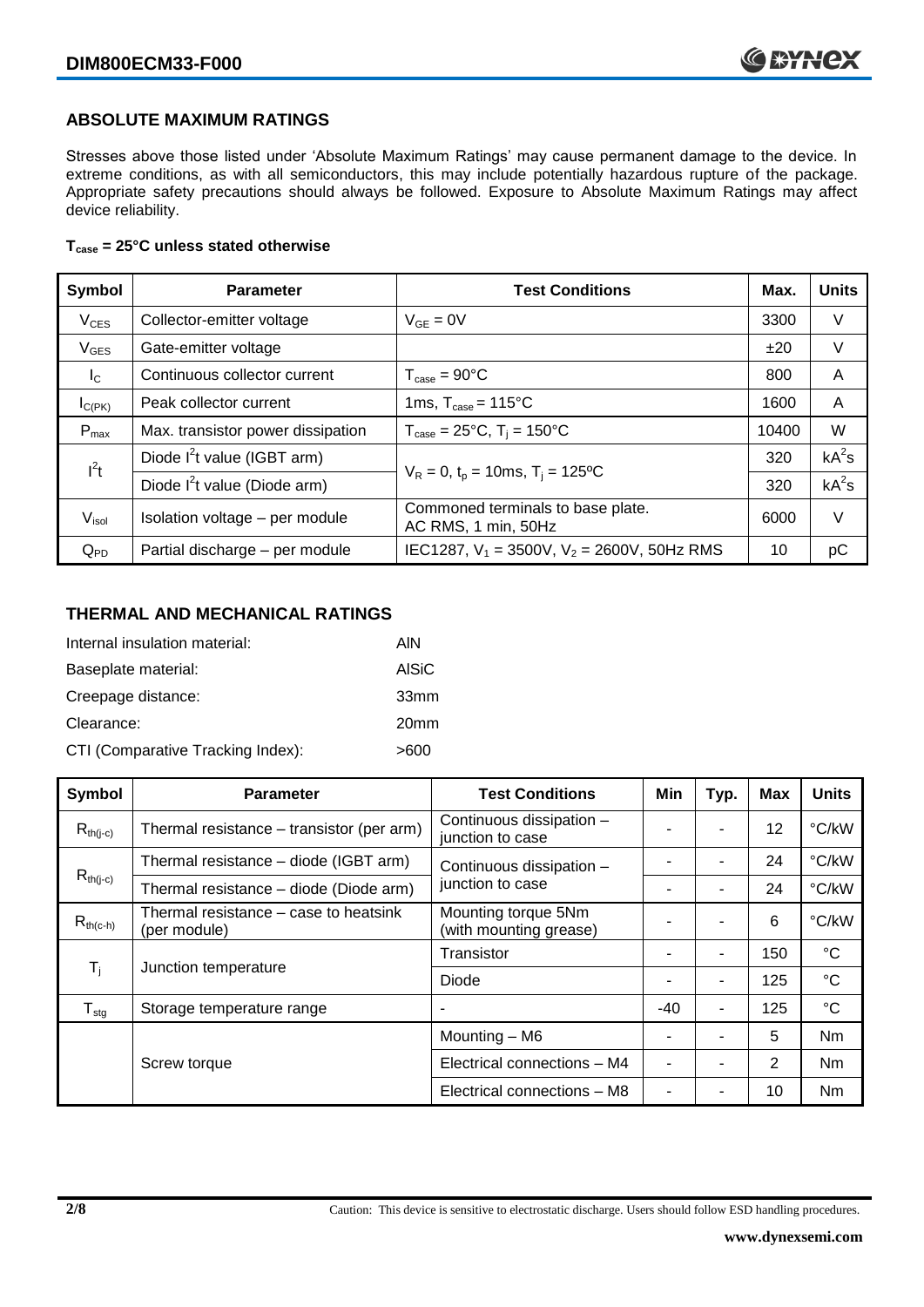# **ELECTRICAL CHARACTERISTICS**

# **Tcase = 25°C unless stated otherwise.**

| <b>Symbol</b>      | <b>Parameter</b>                       | <b>Test Conditions</b>                                                                                                                     | Min | <b>Typ</b> | <b>Max</b> | <b>Units</b> |
|--------------------|----------------------------------------|--------------------------------------------------------------------------------------------------------------------------------------------|-----|------------|------------|--------------|
|                    |                                        | $V_{GE} = 0V$ , $V_{CE} = V_{CES}$                                                                                                         |     |            | 4          | mA           |
| $I_{\text{CES}}$   | Collector cut-off current              | $V_{GF} = 0V$ , $V_{CF} = V_{CFS}$ , $T_{case} = 125$ °C                                                                                   |     |            | 60         | mA           |
| $I_{\text{GES}}$   | Gate leakage current                   | $V_{GF} = \pm 20V$ , $V_{CF} = 0V$                                                                                                         |     |            | 1          | μA           |
| $V_{GE(TH)}$       | Gate threshold voltage                 | $I_C = 80$ mA, $V_{GE} = V_{CE}$                                                                                                           | 5.5 | 6.5        | 7.0        | $\vee$       |
|                    | Collector-emitter saturation           | $V_{GE}$ = 15V, $I_C$ = 800A                                                                                                               |     | 2.8        |            | $\vee$       |
| $V_{CE(sat)}$      | voltage                                | $V_{GE}$ = 15V, $I_C$ = 800A, $T_i$ = 125°C                                                                                                |     | 3.6        |            | $\vee$       |
| $I_F$              | Diode forward current                  | DC                                                                                                                                         |     | 800        |            | A            |
| $I_{FM}$           | Diode maximum forward current          | $t_p = 1$ ms                                                                                                                               |     | 1600       |            | A            |
|                    | Diode forward voltage<br>(IGBT arm)    |                                                                                                                                            |     | 2.9        |            | $\vee$       |
|                    | Diode forward voltage<br>(Diode arm)   | $I_F = 800A$                                                                                                                               |     | 2.9        |            | $\vee$       |
| $V_F$ <sup>†</sup> | Diode forward voltage<br>(IGBT arm)    |                                                                                                                                            |     | 3.0        |            | V            |
|                    | Diode forward voltage<br>(Diode arm)   | $I_F = 800A$ , $T_i = 125^{\circ}C$                                                                                                        |     | 3.0        |            | $\vee$       |
| $C_{\text{ies}}$   | Input capacitance                      | $V_{CE} = 25V$ , $V_{GE} = 0V$ , f = 1MHz                                                                                                  |     | 144        |            | nF           |
| $Q_{q}$            | Gate charge                            | ±15V                                                                                                                                       |     | 20         |            | μC           |
| $C_{res}$          | Reverse transfer capacitance           | $V_{CF} = 25V$ , $V_{GF} = 0V$ , f = 1MHz                                                                                                  |     | 2.2        |            | nF           |
| $L_M$              | Module inductance - IGBT arm           |                                                                                                                                            |     | 15         |            | nH           |
| $R_{INT}$          | Internal resistance - IGBT arm         |                                                                                                                                            |     | 135        |            | $\mu\Omega$  |
| SC <sub>Data</sub> | Short circuit current, I <sub>SC</sub> | $T_i = 125$ °C, $V_{CC} = 2500V$<br>$t_p \le 10 \mu s$ , $V_{GE} \le 15 V$<br>$V_{CE \ (max)} = V_{CES} - L^* \times dl/dt$<br>IEC 60747-9 |     | 3700       |            | A            |

### **Note:**

 $^\dagger$  Measured at the auxiliary terminals

 $\check{}$  L is the circuit inductance + L<sub>M</sub>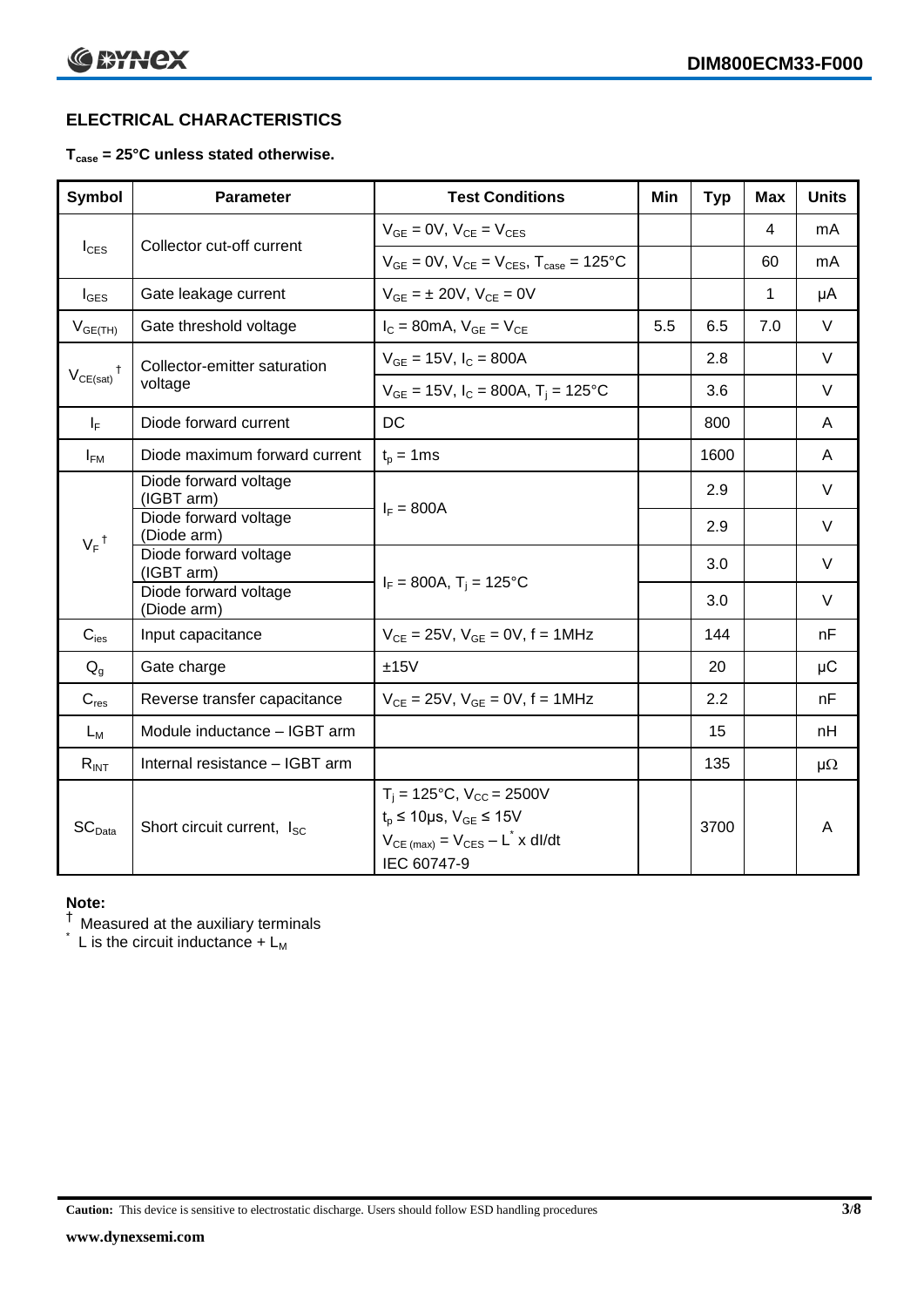# **ELECTRICAL CHARACTERISTICS**

**Tcase = 25°C unless stated otherwise**

| Symbol           | <b>Parameter</b>               | <b>Test Conditions</b>                                                                         |                                                     | Min | Typ. | <b>Max</b> | <b>Units</b> |
|------------------|--------------------------------|------------------------------------------------------------------------------------------------|-----------------------------------------------------|-----|------|------------|--------------|
| $\rm t_{d(off)}$ | Turn-off delay time            | $I_c = 800A$<br>$V_{GE} = \pm 15V$<br>$V_{CE} = 1800V$<br>$C_{qe} = 220nF$<br>$L_S \sim 100nH$ |                                                     |     | 3.0  |            | μs           |
| $t_{\rm f}$      | Fall time                      |                                                                                                |                                                     |     | 270  |            | ns           |
| $E_{OFF}$        | Turn-off energy loss           |                                                                                                | $R_{G(ON)} = 3.9\Omega$<br>$R_{G(OFF)} = 6.2\Omega$ |     | 1050 |            | mJ           |
| $t_{d(on)}$      | Turn-on delay time             |                                                                                                |                                                     |     | 1300 |            | ns           |
| $t_{r}$          | Rise time                      |                                                                                                |                                                     |     | 275  |            | ns           |
| $E_{ON}$         | Turn-on energy loss            |                                                                                                | $R_{G(ON)} = 2.7\Omega$<br>$R_{G(OFF)} = 6.2\Omega$ |     | 1250 |            | mJ           |
| $Q_{rr}$         | Diode reverse recovery charge  | $I_F = 800A$<br>$V_{CE} = 1800V$<br>$dl_F/dt = 4000 A/\mu s$                                   |                                                     |     | 320  |            | μC           |
| $I_{rr}$         | Diode reverse recovery current |                                                                                                |                                                     |     | 670  |            | A            |
| $E_{rec}$        | Diode reverse recovery energy  |                                                                                                |                                                     |     | 300  |            | mJ           |

# **Tcase = 125°C unless stated otherwise**

| Symbol              | <b>Parameter</b>               | <b>Test Conditions</b>               |                                                     | Min | Typ. | <b>Max</b> | <b>Units</b> |
|---------------------|--------------------------------|--------------------------------------|-----------------------------------------------------|-----|------|------------|--------------|
| $t_{d(\text{off})}$ | Turn-off delay time            | $I_c = 800A$<br>$V_{GF} = \pm 15V$   | $R_{G(ON)} = 3.9\Omega$<br>$R_{G(OFF)} = 6.2\Omega$ |     | 3.1  |            | μs           |
| $t_{\rm f}$         | Fall time                      |                                      |                                                     |     | 280  |            | ns           |
| $E_{OFF}$           | Turn-off energy loss           |                                      |                                                     |     | 1200 |            | mJ           |
| $t_{d(on)}$         | Turn-on delay time             | $V_{CE} = 1800V$<br>$C_{ge} = 220nF$ |                                                     |     | 1200 |            | ns           |
| $t_{r}$             | Rise time                      | $L_s \sim 100$ nH                    |                                                     |     | 315  |            | ns           |
| $E_{ON}$            | Turn-on energy loss            |                                      | $R_{G(ON)} = 2.7\Omega$<br>$R_{G(OFF)} = 6.2\Omega$ |     | 1750 |            | mJ           |
| $Q_{rr}$            | Diode reverse recovery charge  | $I_F = 800A$                         |                                                     |     | 600  |            | $\mu$ C      |
| $I_{rr}$            | Diode reverse recovery current | $V_{CE} = 1800V$                     |                                                     |     | 800  |            | A            |
| $E_{rec}$           | Diode reverse recovery energy  | $dl_F/dt = 4000A/\mu s$              |                                                     |     | 600  |            | mJ           |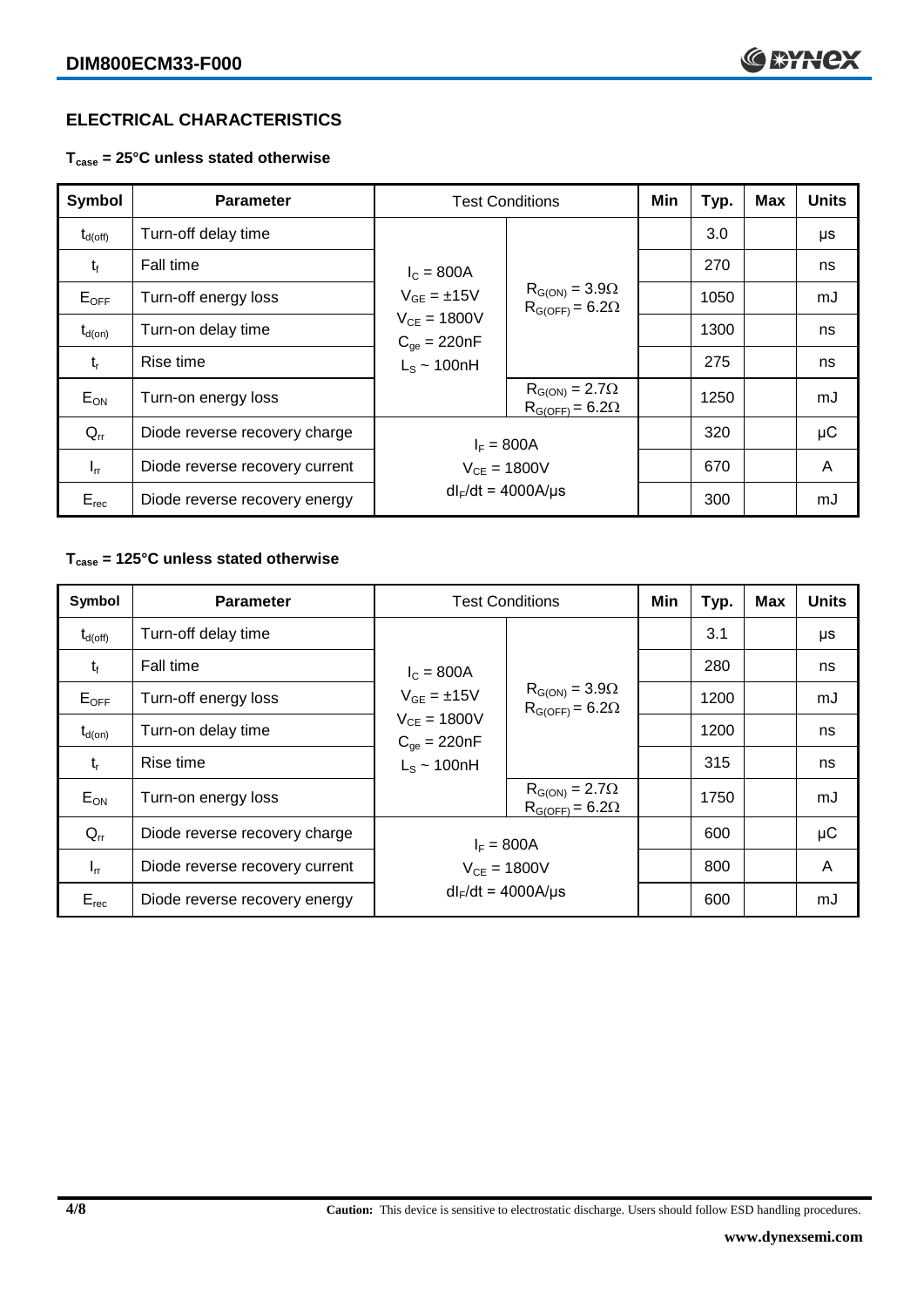

**Caution:** This device is sensitive to electrostatic discharge. Users should follow ESD handling procedures **5/8**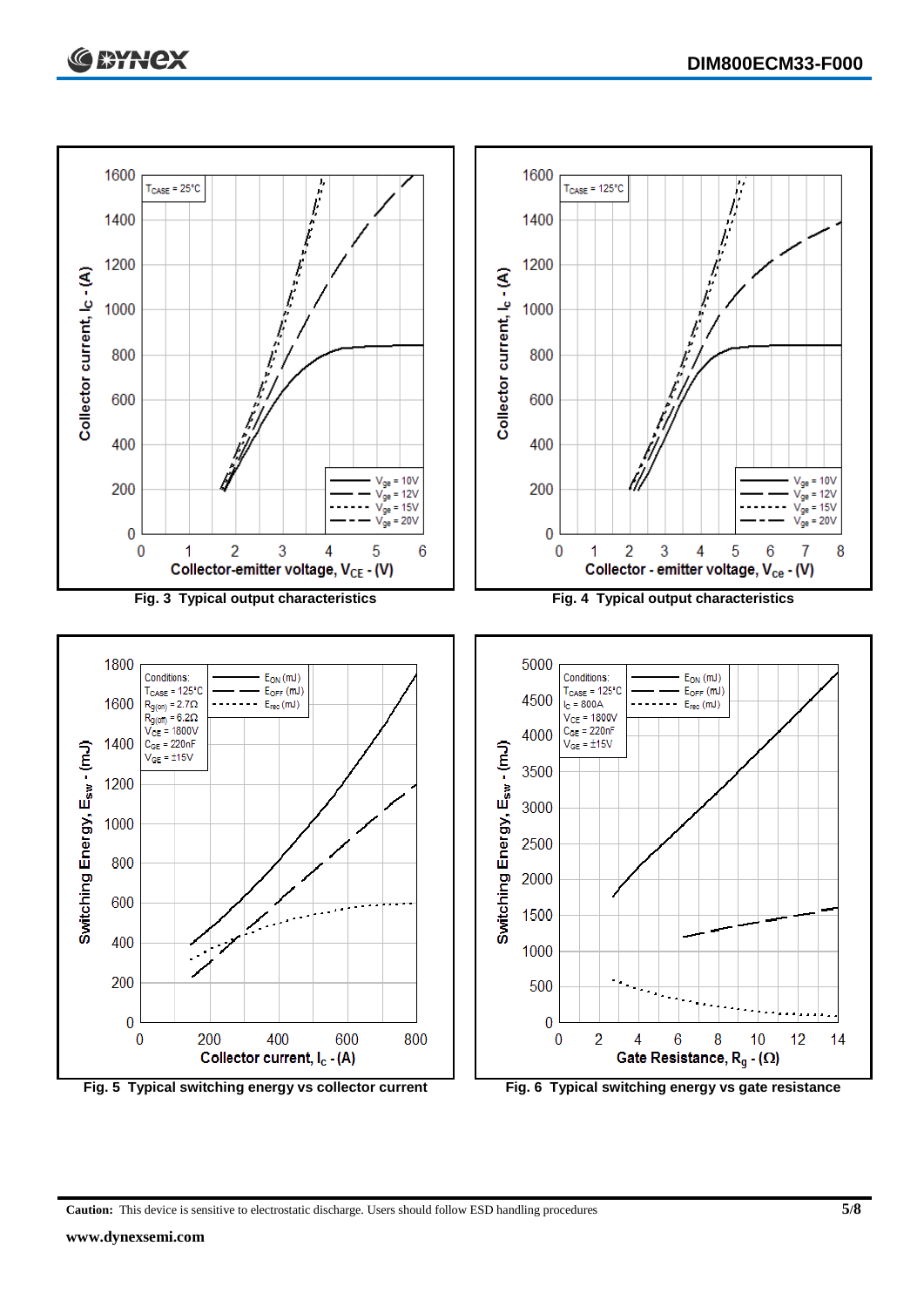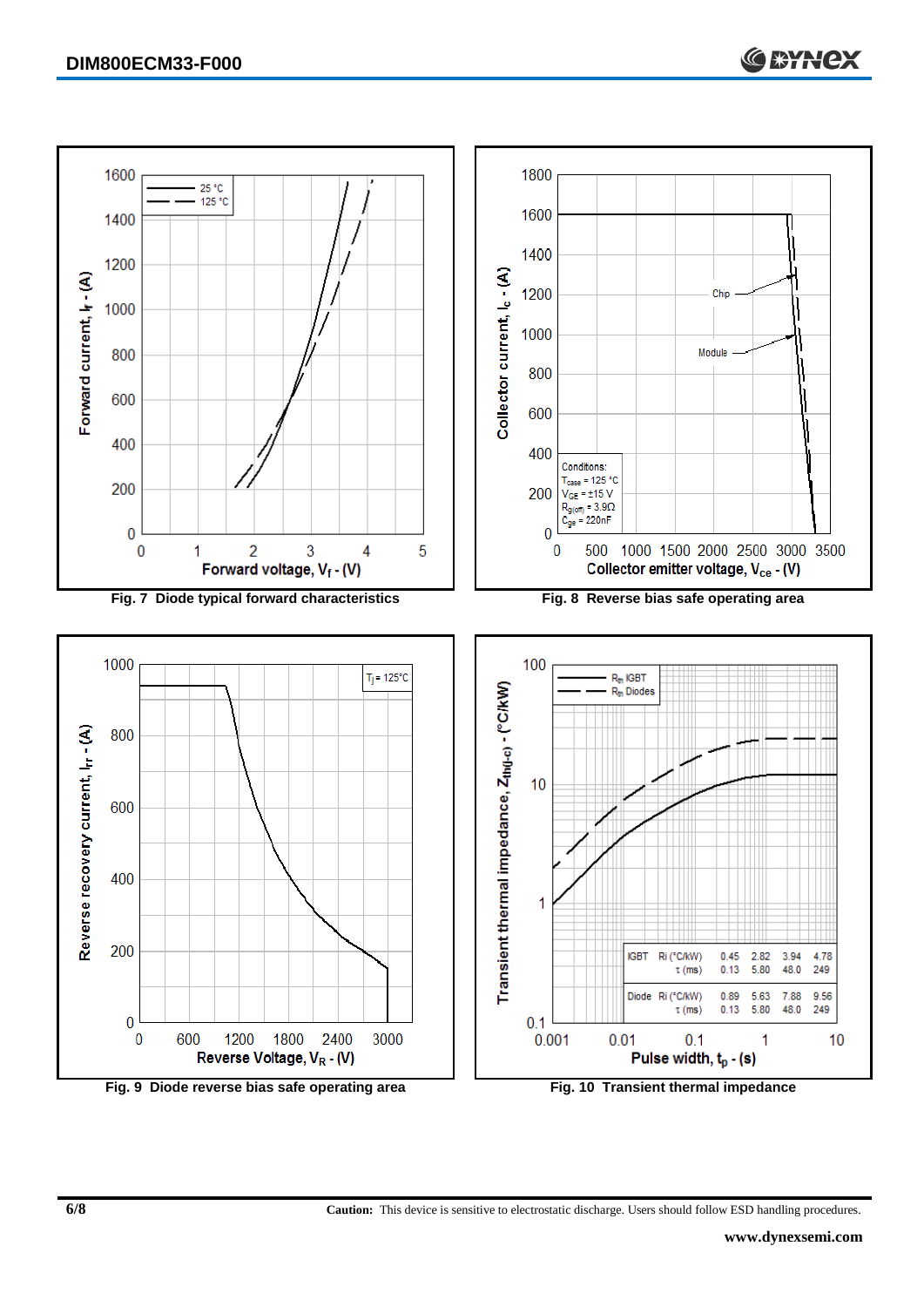

# **PACKAGE DETAILS**

For further package information, please visit our website or contact Customer Services. All dimensions in mm, unless stated otherwise. **DO NOT SCALE.**



**Caution:** This device is sensitive to electrostatic discharge. Users should follow ESD handling procedures **7/8**